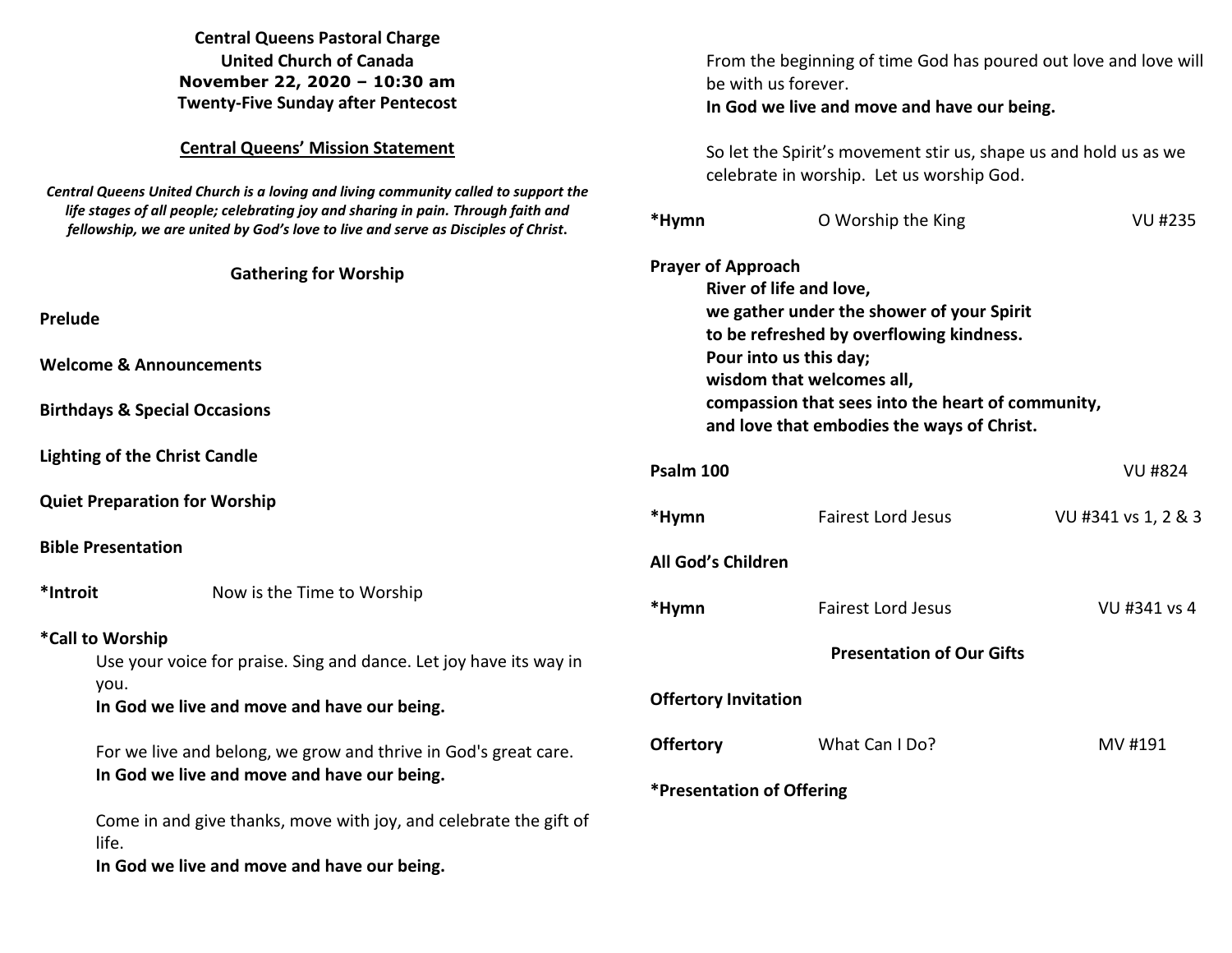### **\*Offertory Prayer**

**Generous and Gracious God, you envision a world where the hungry are fed and strangers are welcomed. We bring you our gifts to become part of your vision. Bless them and bless us, so that all our gifts bear fruit in Christ's name, and honour him as sovereign of our lives. Amen.** 

**Listening for the Word** 

**Sacred Readings** 

**Ezekiel 34:11-16, 20-24 Matthew 25:31-46** 

**Anthem** 

**Sermon**

**Pastoral Prayer**

**Responding to the Word** 

| <b>Congregational Covenant with Newly Elected Elders</b><br><b>Please see insert</b> |                           |         |  |  |  |
|--------------------------------------------------------------------------------------|---------------------------|---------|--|--|--|
| *Hymn                                                                                | When I Needed A Neighbour | VU #600 |  |  |  |
| *Blessing                                                                            |                           |         |  |  |  |
| *Extinguishing of the Candle                                                         |                           |         |  |  |  |
| <b>Choral Benediction</b>                                                            | Dance with the Spirit     |         |  |  |  |

**Postlude** 

**\*** Please stand as you are able

# **CONGREGATIONAL COVENANT WITH NEWLY ELECTED ELDERS**

### **Scripture**

Let us hear the message of scripture. (1 Corinthians 12)

There are different ways of serving, but the same God is served. There are different abilities to perform service, but the same God gives ability to each of us. The Spirit's presence is shown in some way in each person for the good of all. Christ is like a single body which has many parts.If one part of the body suffers, all the other parts suffer with it; if one part is praised, all the other parts share its happiness. All of us are Christ's body, and each one is a part of it.

# **Statement of Purpose**

 Friends, we celebrate with joy and gratitude that you have been called by God, and chosen by the people of Central Queens United Church for leadership in this community of faith. This ministry is a blessing, and an honour, and a responsibility. It recognizes your special gifts and calls you to work among us, with us, and on our behalf. We thank you and challenge you to offer your best to God, and to all God's people.

 As you come to assume the duties of your office, let us make a covenant before God and with one another.

*(Newly elected Elders stand)*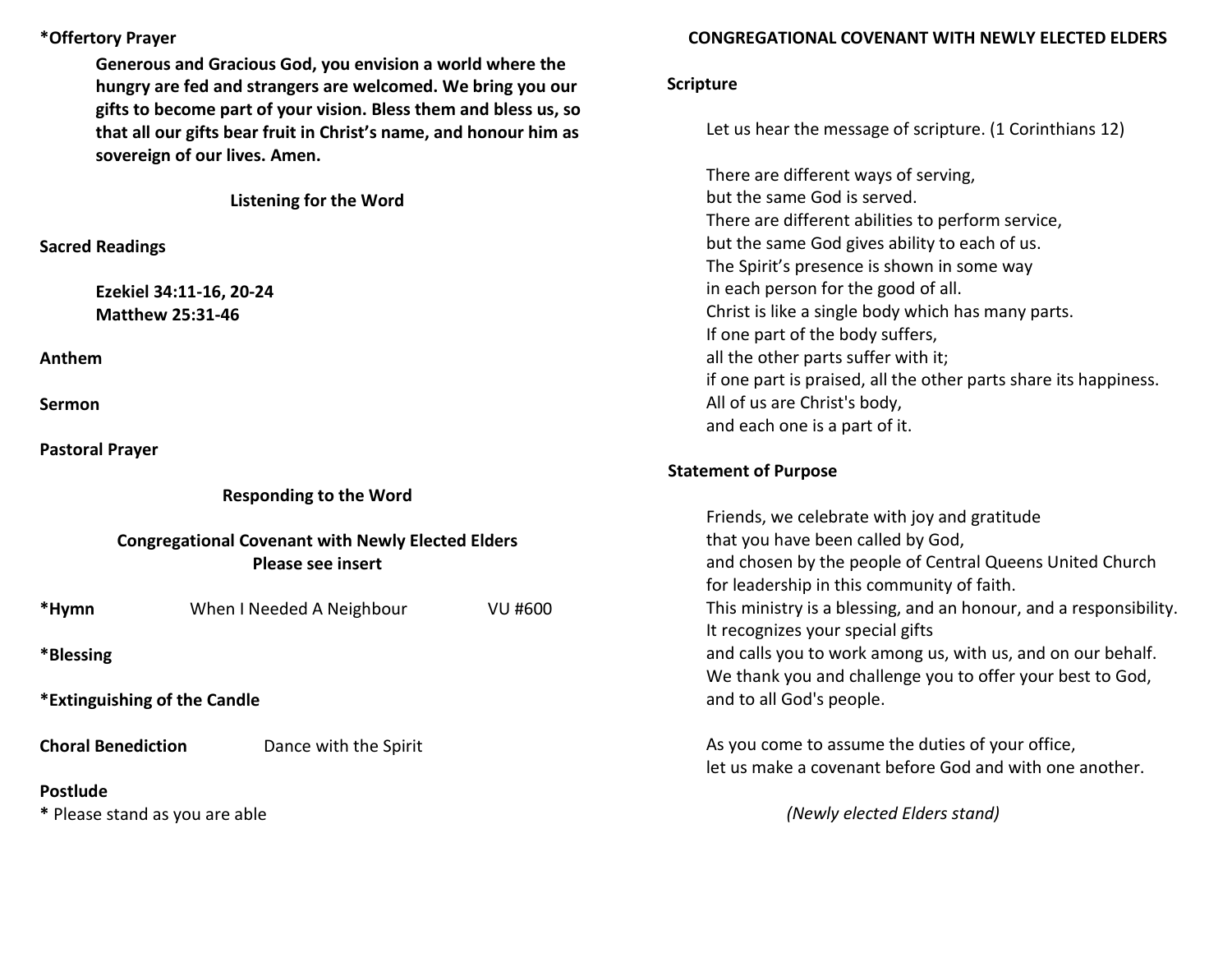As a disciple of Jesus Christ, will you continue to live out your faithwith praise and thanksgiving? Will you carry out your responsibilities in this congregation with integrity and joy? **I will, God being my helper.** 

*(Congregation stands)* 

 Will you, the members of Central Queens United Church honour the leadership of these people? Will you assist them through daily prayer, generous support, and personal example, so that, together, we may be a faithful Church of Jesus Christ?

 **We will, God being our helper.** 

 *(All are seated)* 

#### **Prayer**

Loving God, you have called these folk to serve you. Send your Holy Spirit upon them and upon us all that we may keep the promises we have made this day. Help these Elders fulfill their responsibilities. May their leadership help us all to reflect your love and grace always. Amen

## **Declaration**

Name of God: Creator, Christ, and Spirit, we recognize and affirm you in the ministry as Church Elder.

| <b>Ministers</b><br>Clergy                                                                                                                         | All of us<br><b>Rev Greg Davis</b>               |  |  |  |  |
|----------------------------------------------------------------------------------------------------------------------------------------------------|--------------------------------------------------|--|--|--|--|
| Office Hours                                                                                                                                       | Tuesday, Wednesday & Thursday<br>$9$ am $-12$ pm |  |  |  |  |
| Office Phone                                                                                                                                       | 902-964-2291                                     |  |  |  |  |
| Email                                                                                                                                              | minister@cquc.ca                                 |  |  |  |  |
| <b>Ministry of Music</b>                                                                                                                           | <b>Kirk Neville</b>                              |  |  |  |  |
| Website                                                                                                                                            | https://cquc.ca/index.htm                        |  |  |  |  |
| <b>Church Office</b>                                                                                                                               |                                                  |  |  |  |  |
| <b>Office Hours</b>                                                                                                                                | Wednesday & Thursday                             |  |  |  |  |
|                                                                                                                                                    | $9$ am $-12$ pm                                  |  |  |  |  |
| Phone                                                                                                                                              | 902-964-2221                                     |  |  |  |  |
| Email                                                                                                                                              | office@cquc.ca                                   |  |  |  |  |
| <b>Warm Welcome to All</b> – We are glad you are here as a visitor, a seeker,<br>someone looking for a new church home, or as a regular worshiper. |                                                  |  |  |  |  |

**Today's Bulletins** are placed in loving memory of Kirk Allen. Lovingly remembers by Janice MacPherson and family.

## **Life and Work of Our Church**

**Greg's Office Hours:** Tuesday, Wednesday and Thursday from 9 am – 12 pm. If anyone is in the hospital or would like a visit from Greg, please call him at 902-964-2291. If you wish to meet with Greg outside the scheduled hours, please call 902-964-2291 or email minister@cquc.ca for an appointment.

**In-Church Services:** Registration will be **required**. To registration, please call 902-964-2221 or email minister@cquc.ca. Masks **will be required**when entering or exiting the church.